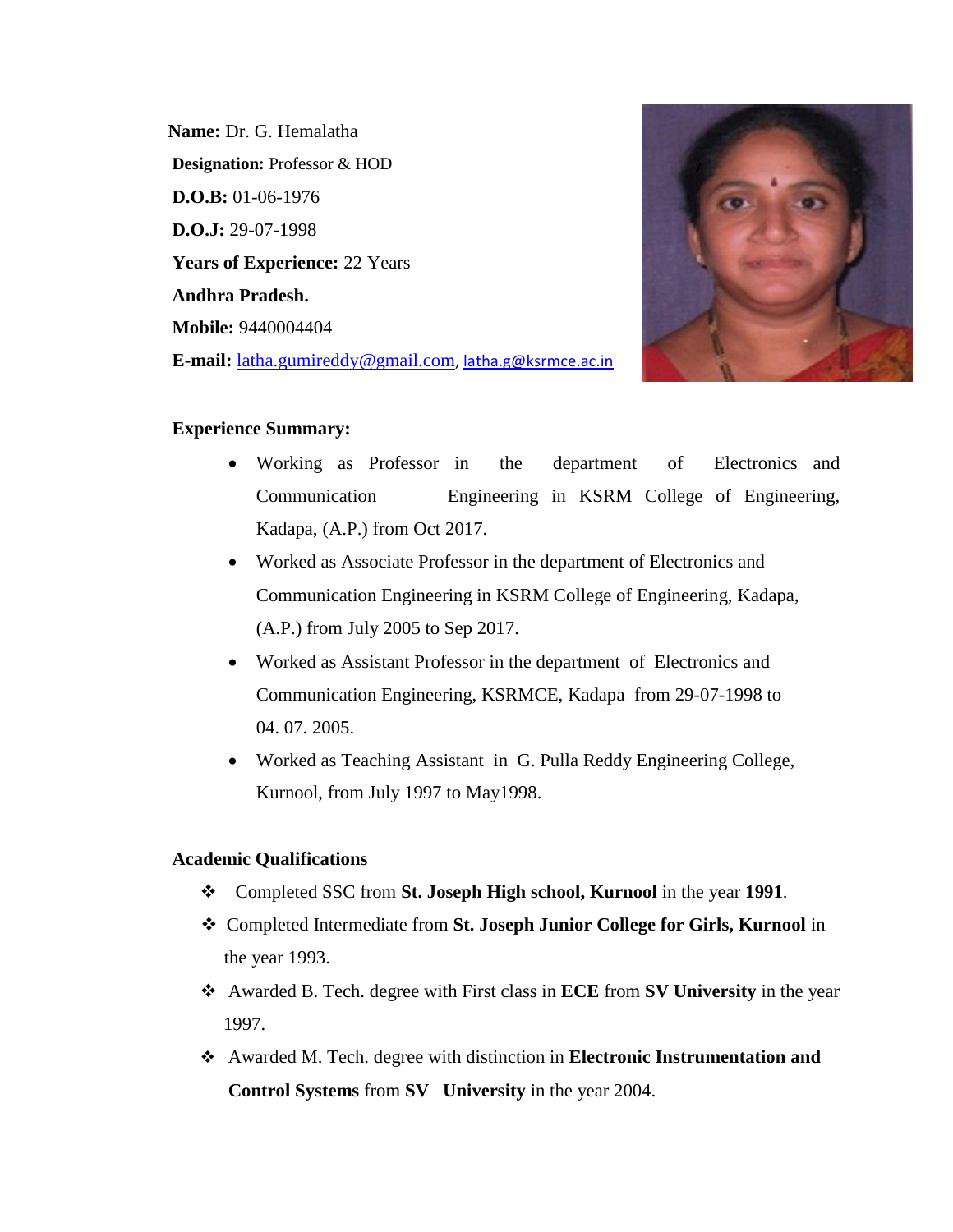❖ Awarded doctorate from **SV University** in October 2016 for the title "Efficient extraction of visualevoked potentials from noisy back ground EEG".

## **Project works guided**

- ❖ B. Tech Projects:- **30**
- ❖ M. Tech Projects:- **06**

## **Subjects Taught under UG & PG Level**

**UG Level:** 

- Computer Organization
- Electronic Devices and Circuits
- Analog Circuits
- Electro Magnetic fields
- Electro Magnetic Waves and Transmission Lines
- Pulse and Digital Circuits
- Signals and Systems
- Probability Theory and Stochastic Process
- Antenna and Wave Propagation
- Integrated circuits and applications
- Digital Signal Processing
- Micro Wave Engineering
- Digital Communications
- Electronic Instrumentation and Measurements
- Satellite Communication
- Cellular and Mobile Communication

## **PG Level:**

- Digital Communications
- Coding Theory techniques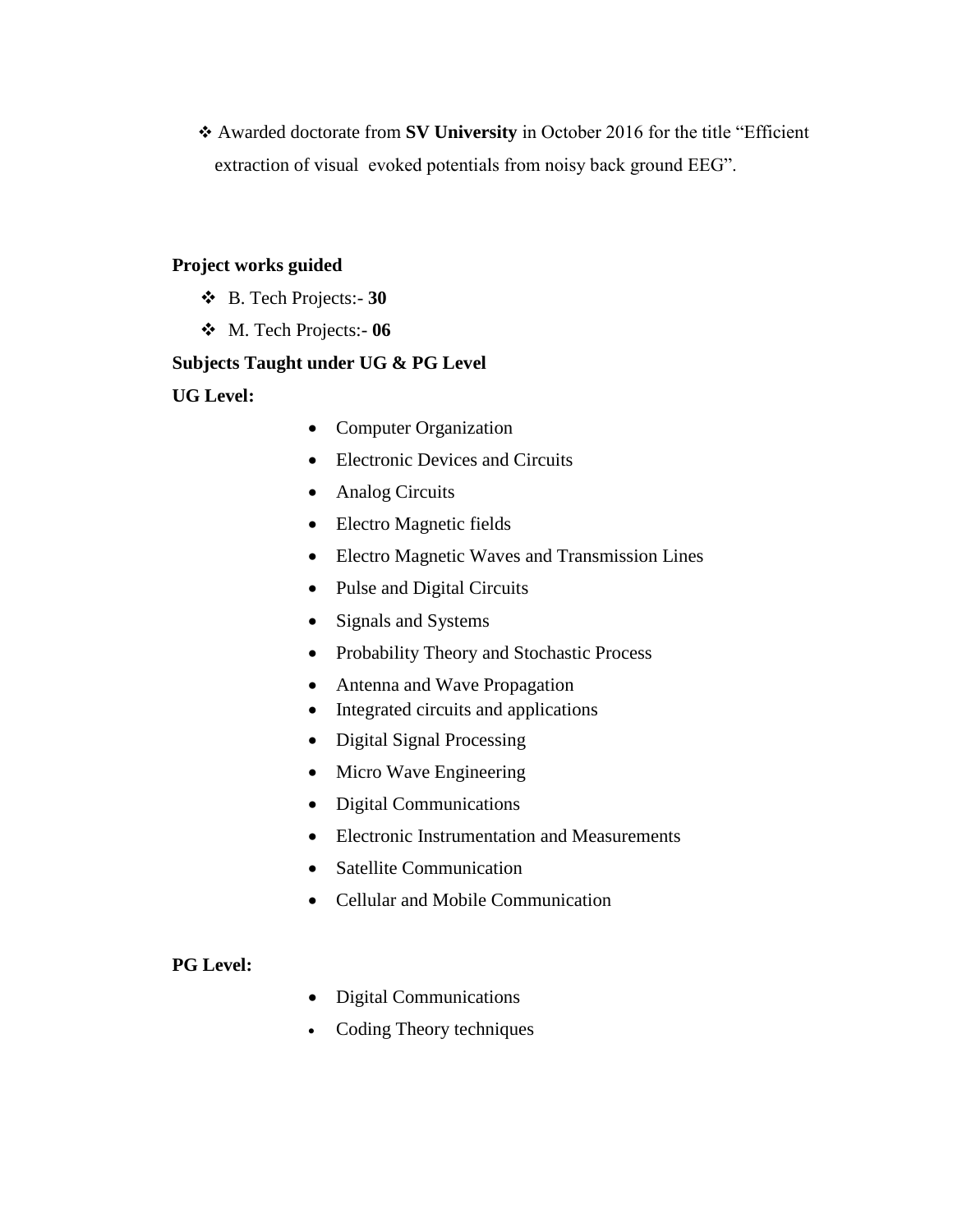## **Conferences Attended**

#### **International**

1. G. Hemalatha, Dr. B. Anuradha, "Enhancement of visual Evoked Potentials", International Conference on Electrical, Electronics and Optimization Techniques (ICEEOT) on 04-03-2016 at Chennai.

# **Journals Published**

## **International**

- [1] V. Adinarayana Reddy, P. Chandra Sekhar Reddy, G. Hemalatha, B. Anuradha and T. Jayachandra Prasad, "Detection & Removal of Non-responsive Channels and Trials of Evoked Potentials using Median test" *AIRCC, Signal & Image Processing : An International Journal (SIPIJ), ISSN : 0976 - 710X (Online) ; 2229 - 3922 (print),* vol. 2, no. 4, pp. 37-46, December 2011.
- [2] V. Adinarayana Reddy, P. Chandra Sekhar Reddy, G. Hemalatha, T. Jaya Chandra Prasad, "Removal of Artifacts in Multi-channel Visual Evoked Potentials", *International Journal of Modern Engineering Research (IJMER) www.ijmer.com* Vol.1, Issue.2, pp-413- 417. Nov. 2011.
- [3] G. Hemalatha ,V. Adinarayana Reddy and B. Anuradha, "Processing of evoked potentials by using wavelet transforms," *International Journal of Computer Engineering & Technology ISSN 0976 – 6367(Print) ISSN 0976 – 6375(Online) Volume 4, Issue 6,* pp. 403-413, November – December, 2013.
- [4] G. Hemalatha ,V. Adinarayana Reddy and B. Anuradha " Efficient extraction of evoked potentials from noisy background EEG," *International Journal of Electronics & Communication Engg. and Technology (IJECET), ISSN: 0976-6464 (print)*, *: 0976-6472 (online)*, vol. 4, issue 1, pp. 216-229, January – February, 2013
- [5] G. Hemalatha ,V. Adinarayana Reddy and B. Anuradha, "Processing of visual evoked potentials using correlation", International Journal of Electronic and Communication Research, ISSN 2231-1246 Volume 4, Number 1 (2013), pp. 9-18, Research India Publications, [http://www.ripublication.com/ijecr.htm.](http://www.ripublication.com/ijecr.htm)
- [6] C. Niloufer fathima and G. Hemalatha, "Performance Evaluation of MIMO-OFDM Systems under Various Channels", International Journal of Electronics & Communication

(IIJEC). A Publisher for Research Motivation,Volume 2, Issue 8, August 2014, ISSN 2321- 5984.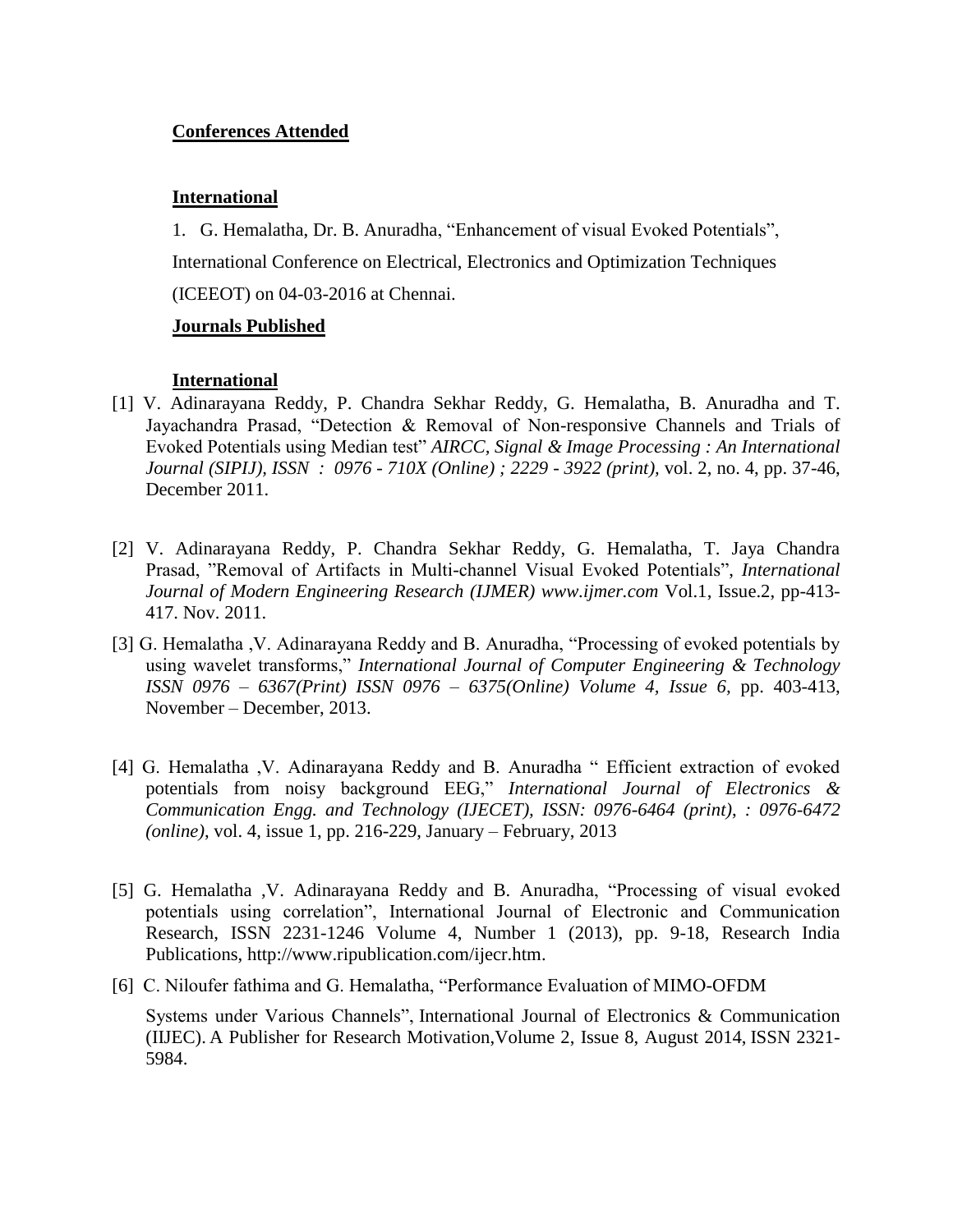- [7] G. Hemalatha, Dr.B. Anuradha, V. Adinarayana Reddy, "Processing of Visual Evoked Potentials," International Journal of Applied Engineering Research(IJAER),ISSN 1087— 1090, Volume 10, Number 14 (2015) pp 34736-34742,© Research India Publications (scopus indexed).
- [8] G. Hemalatha, Dr.B. Anuradha, V. Adinarayana Reddy, "Processing of visual Evoked Potentials using Mode Deviation," International Journal of Engineering Trends and Technology – IJETT,Volume 24, Number 3- June 2015,ISSN**:**2231-5381.
- [9] Y. Jahnavi Lakshmi Ramya, G. Hemalatha," An Efficient DFT Based Channel Estimation For OFDM Systems That Maintains Complexity-Performance Tradeoffs And With Leakage Suppression", Journal Research In Electriacal And Electronics (JREECS),Nov-2015.ISSN NO. 4142-3453.
- [10] G. Hemalatha, Dr. B. Anuradha, "Detection of Artifacts in Visual Evoked Potentials" International Journal of Innovative Research in Electrical, Electronics, Instrumentation and Control Engineering (IJIREEICE), ISSN 2324-2004 Vol. 4, Issue 3, March 2016 **.**
- [11] G. Hemalatha, Dr. B. Anuradha, "Enhancement of visual Evoked Potentials", International Conference on Electrical, Electronics and Optimization Techniques (ICEEOT) on 04-03- 2016 and will be published in IEEE Xplore Digital Library with IEEE catalog 978-1-4673- 9939-5/16/\$31.00 ©2016 IEEE.
- [12] N. Charan Kumar Reddy, G. Hemalatha, "Enhanced Decimal Matrix Code for Detection and Correction of Multipleb Cell Upsets in SRAM", International Journal Of Advanced Technology And Innovative Research (IJATIR), ISSN 2348–2370 Vol.08, Issue.18, October-2016, Pages:3589-3593.
- [13] U. Swamy kumar" and smt. G. Hemalatha, Salient Object Detection in Videos Based on SPATIO-Temporal Saliency Maps and Colour Features",International Journal and Magazine of Engineering, Techn0logy, Management and research (IJMETMR), ISSN: 2348-4845, Volume No. 3, Issue-10, October 2016.
- [14] M. Nikitha, and Dr. G. Hema Latha, "A Normal I/O Order Radix-2 FFT Architecture to Process Two Data Streams", International Journal of Scientific Engineering and Technology Research (IJSETR), ISSN: 2319-8885